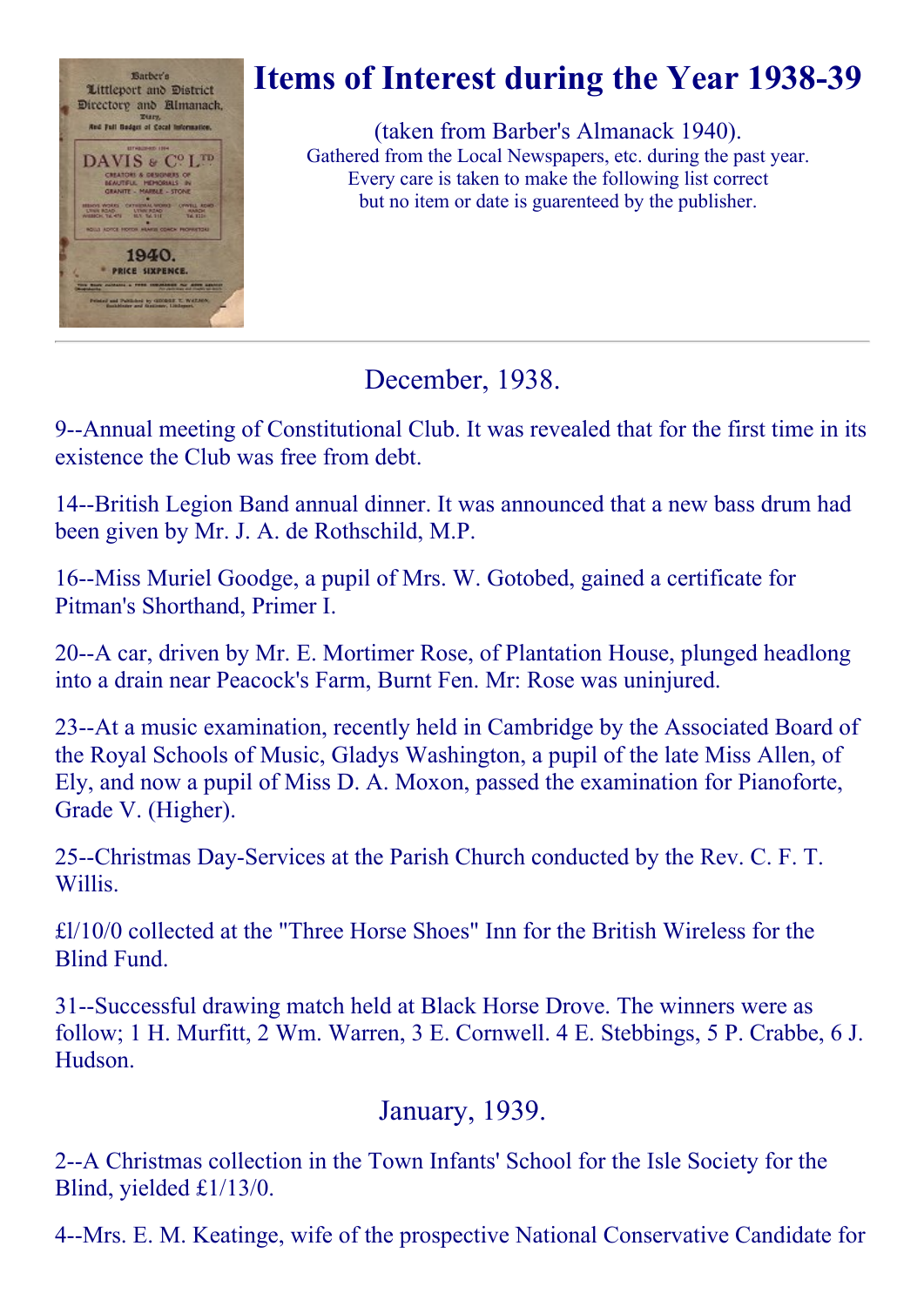the Isle, presented the prizes at the "Imps" annual whist drive and dance.

7--Messrs H. J. & H. G. Martin awarded a Diploma by the Shorthorn Society in a competition in connection with the milk yields of Shorthorn cows.

8--Death of Mr. John William Sparrow, at Head Fen, Little Downham.

**!!!** 9--Monthly meeting of Women's Institute. Miss D. Rees, of Lever Bros., gave a talk on "Washing Modern Fabrics."

10--Death of Mr. Charles Henry Turner, of Brandon Creek. He was 52.

11--Constitutional Club annual dinner. About 200 members and friends were present.

11--Annual Ely Police Ball held at The Grange. Nearly 400 dancers were present.

**!!!** 18--Parish Council monthly meeting. £30 was voted towards the expenses of the swimming bath the following summer.

Annual tea for wives and children of members of the Cromwell Lodge of the R.A.O.B.

21--Over 60 children sat down to tea at a party held in connection with the Children's Church in the Parish Room.

22--The Rev. Ashman, B.A., of Wesley College, Cambridge, preached at Victoria Street Methodist Church.

23--A large congregation attended the Parish Church to welcome the new Vicar (Rev. J. K. Cecil Payne), on the occasion of his induction and institution by the Lord Bishop of Ely (Dr. Heywood).

Funeral of Robert Arthur Law, son of Mr. and Mrs. R. E. Law, of Wisbech Road. It was his fifteenth birthday.

Annual meeting of Littleport & District Canine Society. Over £20 had been lost on their first years working.

25--Juvenile members of the Hereward lodge of Odd Fellows held their annual party. It was revealed that their juvenile membership stood at 213.

Death of Mrs. Ann Lizzie Benstead, of Little Ouse, in Addenbrooke's Hospital.

27--Mr. Arthur Edward Oakey, a pupil of Mrs. Walter Gotobed, gained a certificate for Pitman's Shorthand, Primer I.

29--Salvation Army bade farewell to Major and Mrs. Puddicombe, who were leaving Littleport to take up duties at Beccles, Suffolk.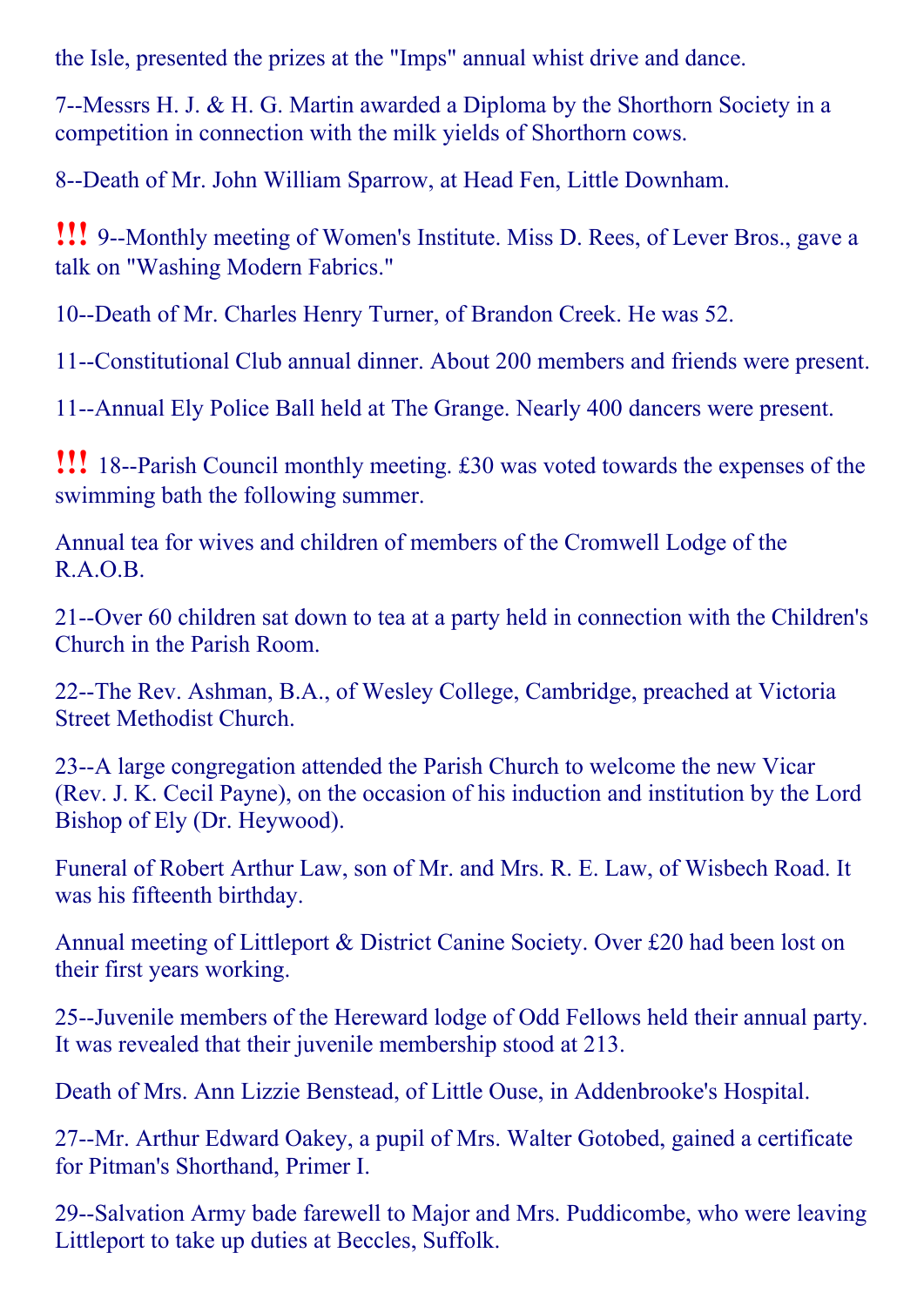**!!!** 30--Water in the Great Ouse reached 1937 danger level. Forty houses in Littleport evacuated, water having completely surrounded them.

31--Successful whist drive and dance in aid of the Diamond Jubilee Fund held in St. Matthew's Institute.

## February, 1939.

1--Annual party of Littleport Child Welfare Centre. Fifty-seven children and 45 mothers were present.

!!! Strong comments on the failure of the Great Ouse Catchment Board to prevent the repeated flooding of houses in Littleport made at a meeting of the Parish Council.

3--Arrival of the new Salvation Army Officers, Major Keenan and Lieut. Summers.

6--Rev. J. K. Cecil Payne, the newly appointed Vicar, welcomed at the Mothers' Union annual tea.

Meeting of Town Lands Charity. The Rev J. K. Cecil Payne was elected as a trustee in place of the Rev. N. W. Shelton.

**!!!** 7--Concern over the repeated flooding of Littleport houses was the keynote of a meeting of the Ely Rural District Council.

9--Mr. G. Butcher, of Mill Pit Furlong, awarded a gilt badge by the "News of the World" for throwing three darts in the treble 20 during a competition match. He is a member of the Globe Inn team.

13--Members of the Mothers' Union made a presentation of a canteen of cutlery to the Rev. C. F. T. Willis, late Priest-in-charge of Littleport. Master Edward Cox, representing the Children's Church, presented the Rev. Willis with a walking stick.

!!! Monthly meeting of Women's Institute. Miss Penston, representing Nestle's Milk Products, gave a talk on the uses of condensed milk.

Annual meeting of Parochial Church Council. Rev. J. K. Cecil Payne expressed his thanks to all for the warm welcome given to his wife and himself.

14--Valentine whist drive and dance held in St. Matthew's Institute.

Annual members' tea of Women's Conservative Association. Mrs. Keatinge, wife of the prospective National candidate for the Isle, was present.

15--St. Crispin's Mission annual children's party. Thirty mothers and children were present.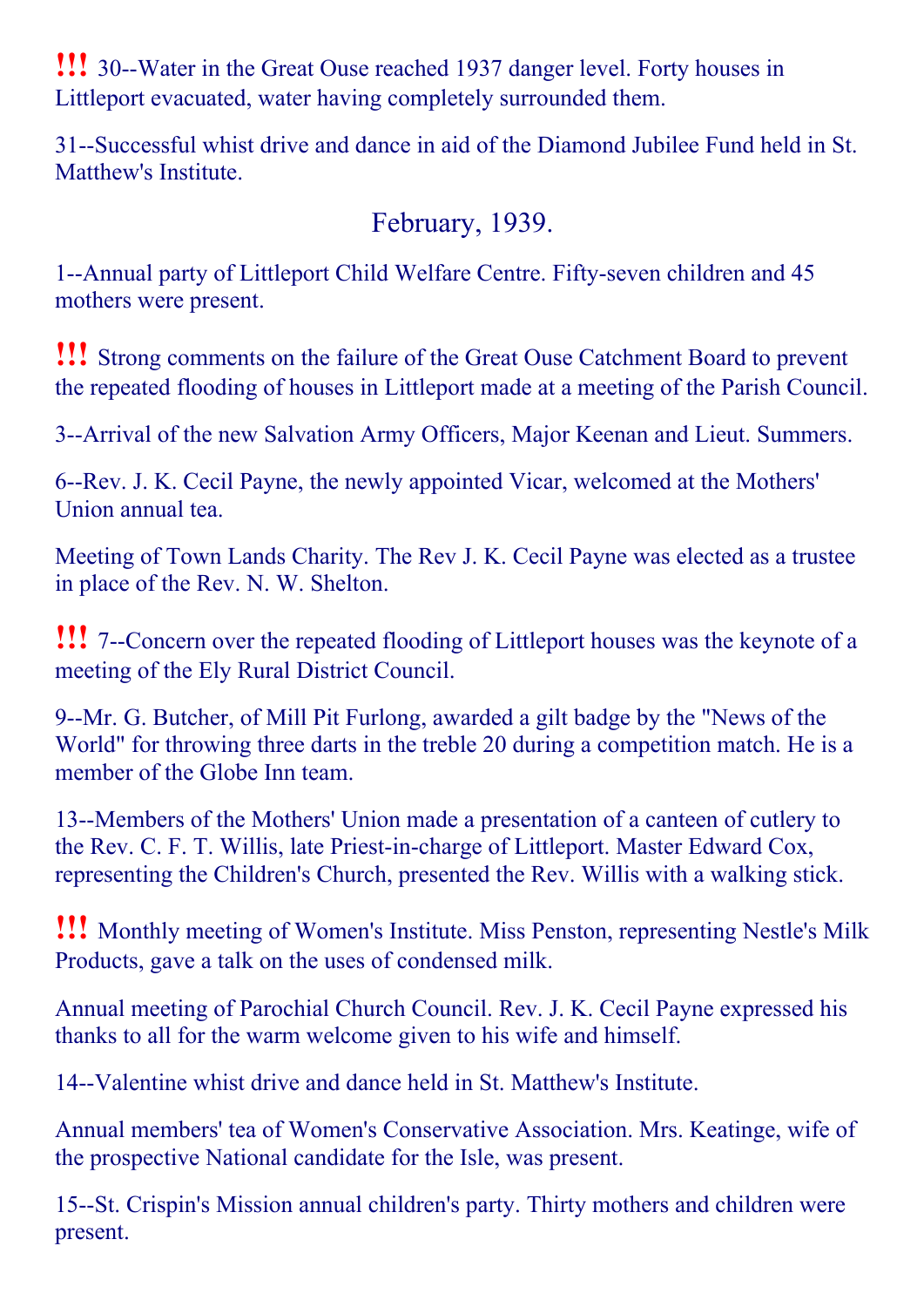16--Death, at her Ely home, of Mrs. Sarah Jane Collins, wife of Mr. Richard John Collins, at the age of 89 years. Mr. and Mrs. Collins were well-known in Littleport, where Mr. Collins at one time conducted a provision merchants' business in Wellington St.

17--Mrs. Summerlee, of Littleport, gave a demonstration of raised pork pies at a meeting of Prickwillow Women's Institute.

**!!!** 18--Trial "black-out" at Littleport to test the efficiency of the local A.R.P. Services.

Mrs. C. Mott presented children with boxes of chocolates at the annual party organised by the local Women's Conservative Association.

20--Major G. B. Smith, of Norwich, visited the local Corps of the Salvation Army.

21--Annual District Conference, at Ely, of the East Anglia District of the Loyal Order of Ancient Shepherds. It was revealed that the "Friend-in-Need" Lodge, Littleport, had obtained third prize in the membership competitions.

22--Mr. E. M. Keatinge (prospective National Conservative Candidate for the Isle), spoke at a supper for members of the Constitutional Club. Between Gt. Britain and Germany, he emphasised, there had got to be either co-operation or conflict.

Marriage, at Takeley, Essex, of Miss Elizabeth M. Elsegood, of Littleport, and Mr. J. E. Dewsbury, of Burnt Fen.

24--Mr C. W. Jameson, of Ely Road, qualified as a local Anti-Gas Instructor under the Isle County Council A.R.P. Scheme.

24--A collection, organised by members of the Women's Institute to assist the aged people whose homes were recently flooded yielded over £15.

Death, at Addenbrooke's Hospital, of Mr. Elliott May Cheeseright.

27--Diplomas for safe driving awarded to Messrs. P. Starling, B. Lofts and L. Fox, all of Littleport. They are all employed by the Eastern Counties Omnibus Company.

28--Presentation, at the Town Boys' School, to Mr. L. Birdsall on the occasion of his departure to Hemsworth Kingsley Senior School West Riding, Yorks.

Joint meeting of the two local Methodist Societies. Rev. S. Oakley gave a lantern lecture entitled "How we got the Bible."

# March, 1939.

**!!!** 1--Meeting of Parish Council. An appeal was made to the public for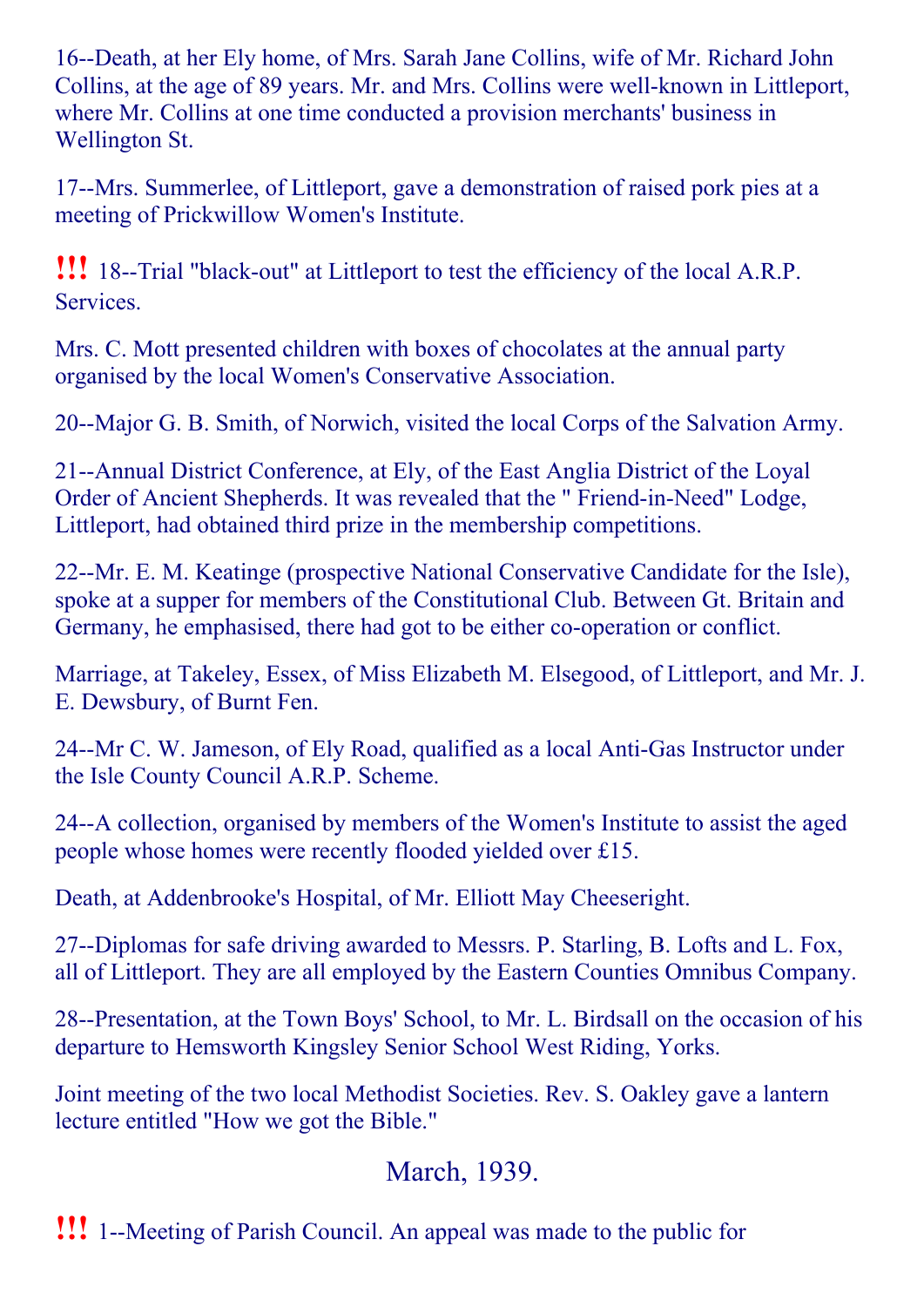subscriptions towards the cost of making the proposed new road between Sandhill and Littleport Bridges.

2--Retirement from his post as a schoolmaster at Leyton of Mr. J. W. Washington, a former Littleport man.

6--Presentation made to Mrs. Morton as an appreciation of her eleven years' work as enrolling member, by members of the Mothers' Union.

7--Meeting of local A.R.P. executive. It was revealed that valuable knowledge for future guidance had been gained in the recent "black-out."

10--Mr. Arthur Oakey, a pupil of Mrs. Walter Gotobed, gained a final certificate for the complete theory of Pitman's Shorthand.

13--Women's Institute monthly meeting. Mrs. Summerlee gave a demonstration on the making of cream horns.

17--Rev. J. Gibbon Pimlett, Vicar of All Saints', New Clipeton, Mansfield, appointed Perpetual Curate of Horrington Wells, Somerset. He held the curacy at Littleport from 1922-1924.

18--Ringers fron Hilgay, Dereham, Wisbech and Leverington visited the Parish Church.

C. Thornhill, L. Sallis, D. Thornhill and D. Bell, junior members of the Legion Band, won prizes at an open junior competition for Cambridgeshire. The boys were under Bandmaster R. Dent.

20--Demonstration of new fire-fighting equipment at Littleport arranged in connection with the Fire Brigades Committee of the Ely Rural District Council.

21--Presentation to British Legion Band of a bass and side drum by Mr James A de Rothschild, M.P. The bass drum was given by Mr Rothschild and the side drum by Mr. Cecil Mott.

!!! Parish Council meeting. It was reported that only about £14 had been promised towards the cost of the proposed new road between Sandhill and Littleport Bridges.

23--Special meeting of the local St. John Ambulance Association The provision of new uniforms was discussed and the chairman Alderman H. J. Martin, gave a cheque for £5 towards the funds.

25--Littleport & District Canine Society held their third successful show in the Corn Exchange, Ely.

April, 1939.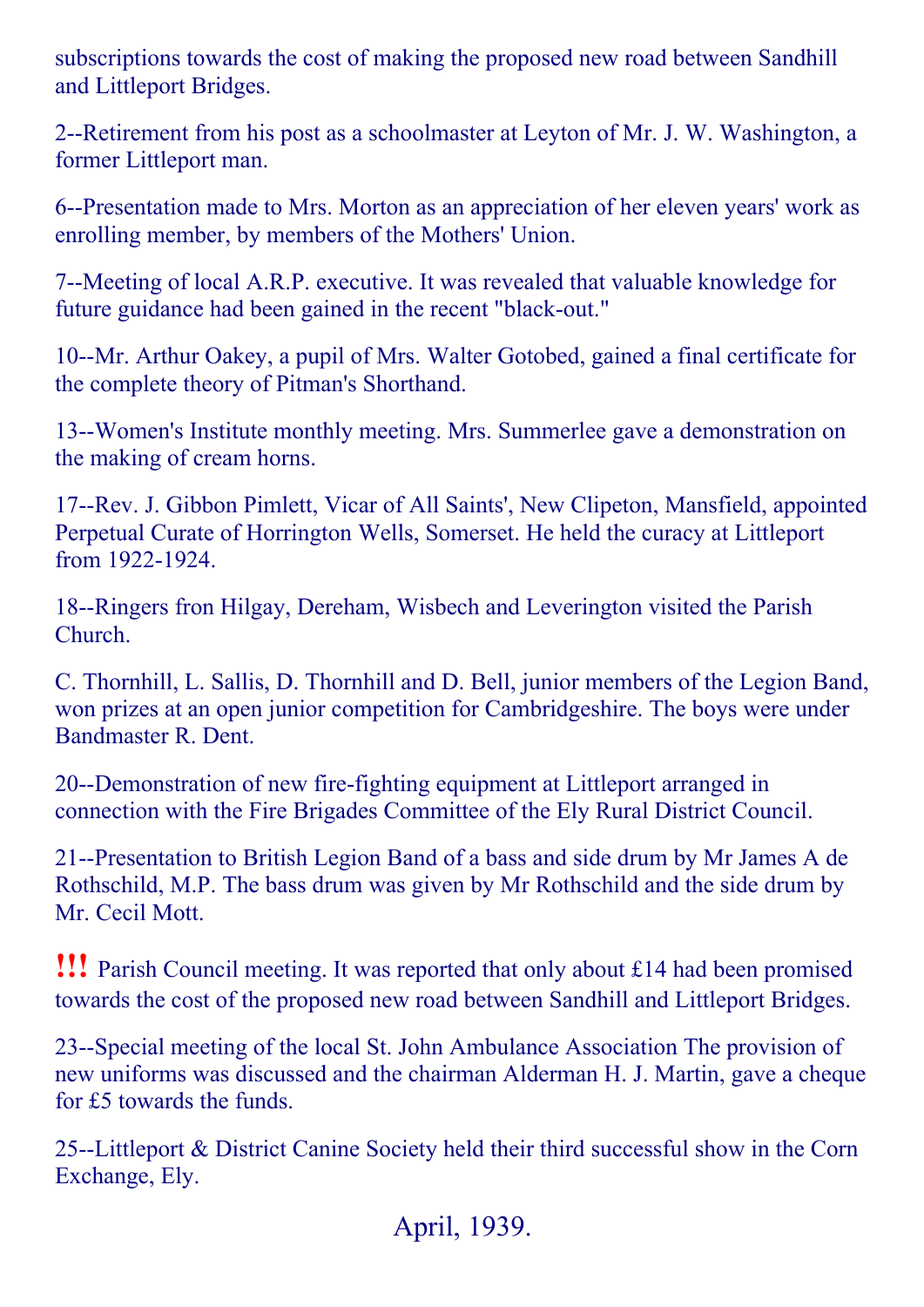1--Dr. and Mrs. Macfie involved in a car accident at Shippea Hill. Faulty steering gear caused his car to crash into a telegraph post, but the doctor and his wife escaped serious injury.

2--Palm Sunday-The old custom of Blessing the Palms observed at the Parish Church.

3--Annual Meeting of Town Lands Charity. Two new trustees, Rev. J. K. Cecil Payne and Mr. B. Washington, were welcomed.

5--Dr. K. S. Maurice-Smith (Ely), County Commissioner, conducted an examination and drill parade of both male and female members of the local St. John Ambulance Brigade.

Elsie Hawes, a pupil of Mrs. E. R. Cross, passed with credit in the primary division for pianoforte playing at an examination held in connection with the Royal Schools of Music, London.

7--Good Friday-Offertories at the Parish Church services given to the Society for the Jews.

9--Easter Day heralded in by the ringing of a peal of Church bells at 6 a.m.

15--Collection in Littleport in aid of the Orthopaedic Hospital, London. Master L. Sallis, a junior member of the British Legion Band, obtained second prize in a solo contest at a musical contest at Fakenham.

16--920 eggs for Addenbrooke's Hospital collected at Parish Church.

19--Annual meeting of Parish Council. It was revealed that a definite promise of improvements in connection with the flooding of the Moors had been obtained from the Ouse Catchment Board.

21--Trophies won in various competitions presented to members of the Conservative Club. The first prize winners were R. Thurlow (darts), A. Simpson (dominoes), J. Sparrow and S. Dix (billiards).

23--The Bishop of Ely (Dr. Heywood), preached at St. Matthew's Church on the occasion of the commemoration of the Church's 60th anniversary of consecration. Seventh anniversary of the Gospel Mission, Camel Road, celebrated.

24--Monthly meeting of Mothers' Union. Mrs. Herbert, of Manea, spoke on Women who had made History.

**!!!** 26--A resolution expressing concern at the Ouse Catchment Board's failure to take definite steps to prevent serious flooding in the future or to make provision for the protection of Denver Sluice if it were bombed in an air raid, passed at half-yearly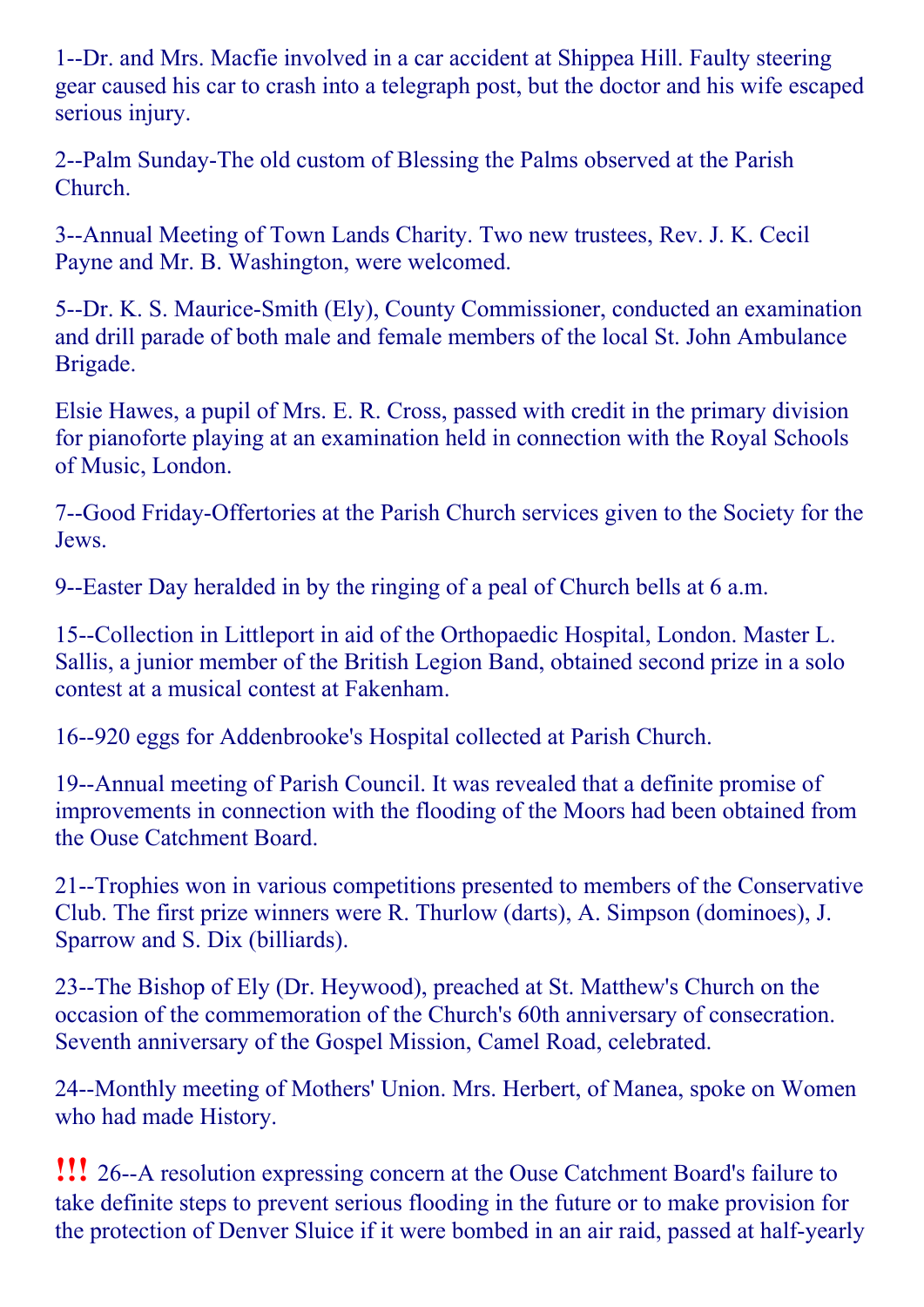meeting of Littleport & Downham Commissioners.

26--William Redmond, of no fixed abode, charged at Ely Police Court with breaking into the house of Mr. Bert Hatch, of Littleport and taking away money and clothing. He was remanded.

Annual presentation of prizes won in various club competitions at the British Legion Club. First prize winners in the billiards competitions were W. Missin and J. Vinall; darts, E. Taylor; dominoes, H. Gillett.

#### May, 1939.

2--Visit of the Band and Drums of the Cambridgeshire Regiment in an effort to arouse enthusiasm towards the formation of a drill station in Littleport. Four recruits were enrolled in the Territorials.

3--Salvation Army sale of work opened by Mrs. James A. de Rothschild.

5--It was revealed that Mrs. W. Milne Wilson and Mrs H Rowell had collected £9/12/0 for R.S.P.C.A, funds.

The recent local house-to-house collection for the National Children's Home amounted to £8/9/2.

Annual meeting of Nursing Association. It was revealed that Nurse Page and Nurse West had travelled over 8,000 miles in attending their patients.

6--Open-air concert by British Legion Band in aid of the British Cancer Relief Fund yielded £3/16/6.

8--Monthly meeting of Women's Institute. A competition for duck eggs was won by Mrs. A. F. Price.

9--Cambridge Milk Recording Society visited farms of Messrs. Martin Bros, to inspect herds of prize-winning cows.

Special meeting of Victoria St. Methodists. It was decided to re-open the Victoria Street Sunday School.

Mrs. Sally Laws, of Canning Town, London, knocked down by a motor cycle and fatally injured. Mrs. Laws, who was 71, was a native of Littleport.

13--Half-yearly meeting of the Kings Lynn & West Norfolk District of the Ancient Order of Foresters. It was revealed that the Littleport Court had won the Sister Hyner Challenge Shield which is awarded annually to that Court showing the largest percentage increase in juvenile members.

14--It was revealed that Major Keenan and Lieut. Summers, of the Salvation Army,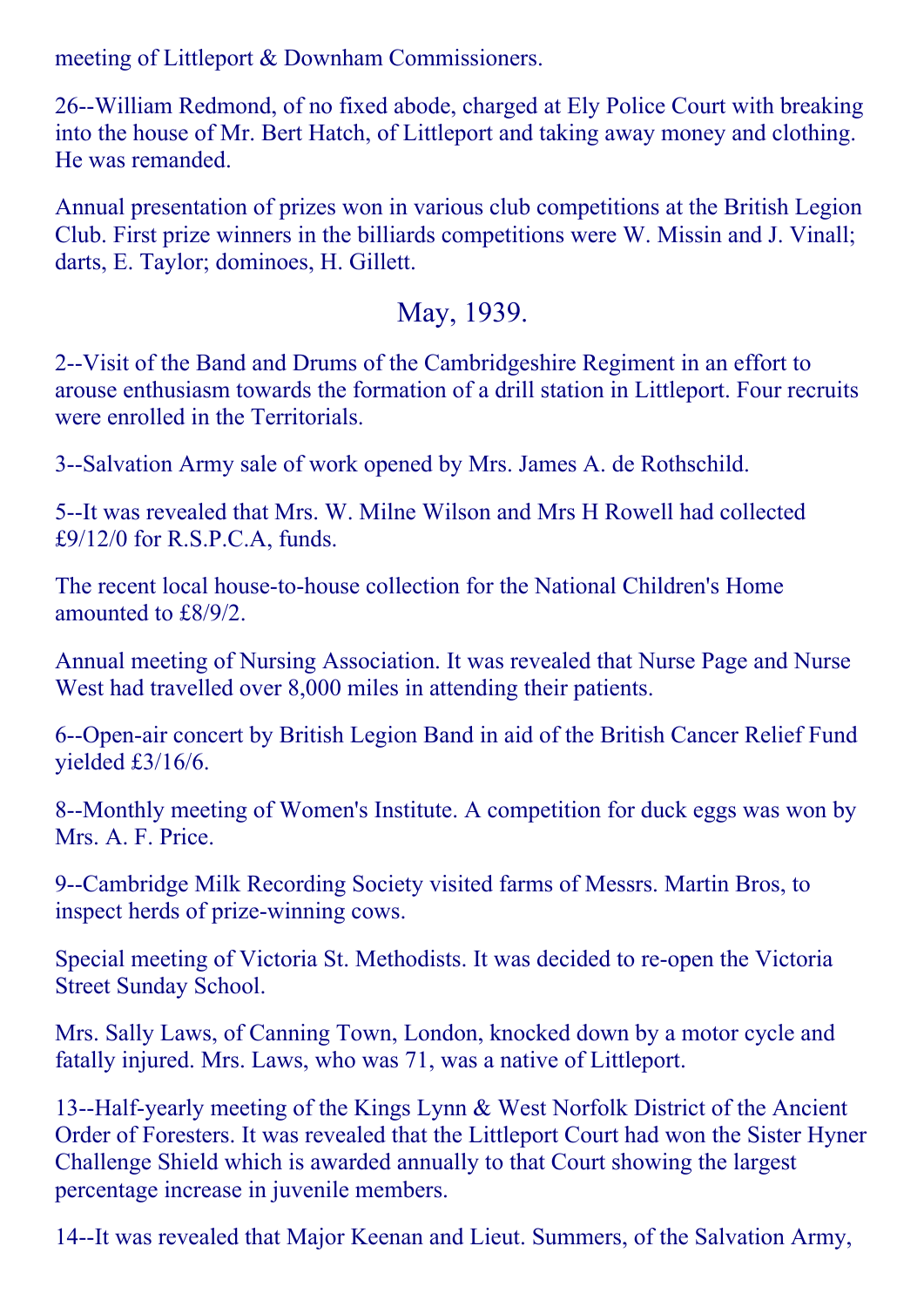were leaving Littleport.

19--Mr S. A. Ellingham, of High Street, won a prize in a competition organised by the publishers of the Thinker's Library. The Bishop of Ely (Dr. Heywood), conducted a confirmation service at the Parish Church. There were 9 candidates.

New Salvation Army officers, Captain and Mrs. Booth, welcomed.

22--1st Littleport Company Girl Guides inspected by the District Commissioner, Mrs. Bamford, of Ely.

**!!!** 23--400 children attended a special showing of the film "The Adventures of Robin Hood," at the Regal Cinema.

24--Empire Day service held at Parish Church. The Vicar (Rev. J. K. Cecil Payne), dedicated a new standard for the Girl Guides, which had been given by Mr. H. P. Peacock.

26--Rifle Shooting--Littleport members of the Ely Club beat the Ely members by one point.

27--Marriage, at St. Mary's Church, Ely, of Mr. W. R. Hills, of Ely, and Miss L. M. Gilson, youngest daughter of Mr. & Mrs. G. B. Gilson of Millfield.

Marriage, at Cambridge, of Mr. C. F. Hutt, of Soham, and Miss W. M. Gilson, elder daughter of Mr. and Mrs. G. B. Gilson, of Millfield.

28--Whit Sunday-120 people attended Holy Communion at the Parish Church. Reopening of Victoria Street Methodist Sunday School.

#### June, 1939.

1--It was revealed that the sum of  $\pounds$ 17/15/0 had been raised in the recent house-tohouse collection in aid of the Lord Baldwin Fund for Refugees. The collection was organised by Mrs. J. K. C. Payne.

5--Half-yearly meeting of the "Hereward" Lodge of Odd Fellows. It was revealed that since the last half-yearly meeting 72 new members had been introduced.

7--Thirty-seven members of the Women's Bright Hour travelled to Felixstowe for their annual outing.

10--Red Cross Society's flag day.  $\text{\pounds}10/15/11$  was raised under the organisation of Mrs. W. Goy.

14--St. Matthew's Church garden fete. About £35 was raised for Church funds.

15--The recent appeal in aid of Dr. Barnado's Homes yielded  $\pounds$ 12/3/5.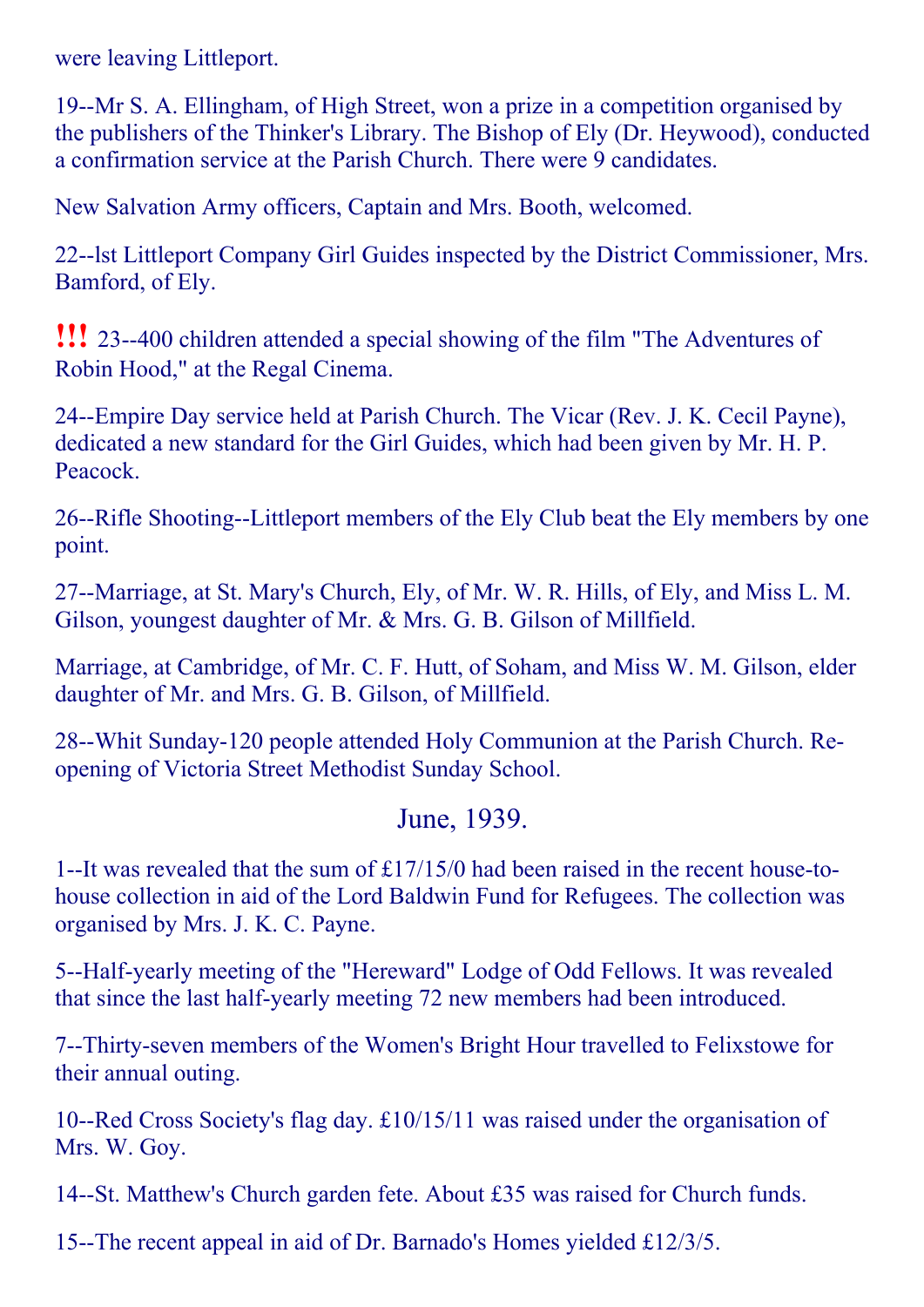16--It was revealed that Mrs. J. K. Cecil Payne had received a letter from Lord Baldwin thanking all those who responded so splendidly to his recent appeal for Jewish refugees.

Rifle shooting competition between the Littleport and Ely members of the Ely Club. Ely gained a narrow victory.

Monthly meeting of Little Ouse Women's Institute. The delegate, Mrs. Brand, gave a report of the annual meeting held recently in the Empress Hall, Earl's Court.

21--Parish Church garden fete held on the Vicarage lawn. The opening ceremony was performed by Mrs. E. M. Keatinge, wife of the prospective National Conservative candidate for the Isle. Miss Gwen Francis won the beauty competition.

Swimming--Littleport defeated at Wisbech. The homesters won three of the four events.

22--Annual meeting of Littleport Maternity and Child Welfare Centre. The treasurer reported that the funds of the Centre had never been better. Mrs. Macfie announced her retirement from the post of chairman as she was shortly leaving Littleport.

25--Rev. V. H. E. Ritson, Vicar of Stuntney, preached at the Parish Church.

Young people's anniversary held in the Salvation Army Citadel.

26--Littleport Butcher's Cricket Club annual outing to Yarmouth.

27--Members of the local branch of St. John Ambulance Association received their new uniforms.

28--Mothers' Union annual outing to Hunstanton. They attended a Church service at Sandringham.

30--Dr. and Mrs. W. G. T. Macfie, of Mow Fen Hall, left Littleport to take up residence at Great Shelford.

## July, 1939.

1--Death, while on holiday, of Mr. Porter Barnes, of Southend. At the time of his death he was spending a holiday at the home of his brother, Mr. Thomas Barnes, of 13, Hitches Street.

The local Brigade of the St. John Ambulance Division held their first flag day. £21/9/5 was realised.

2--129th anniversary of St. John's Methodist Sunday School.

5--Amalgamated Friendly Societies' Charities' Committee garden fete held in the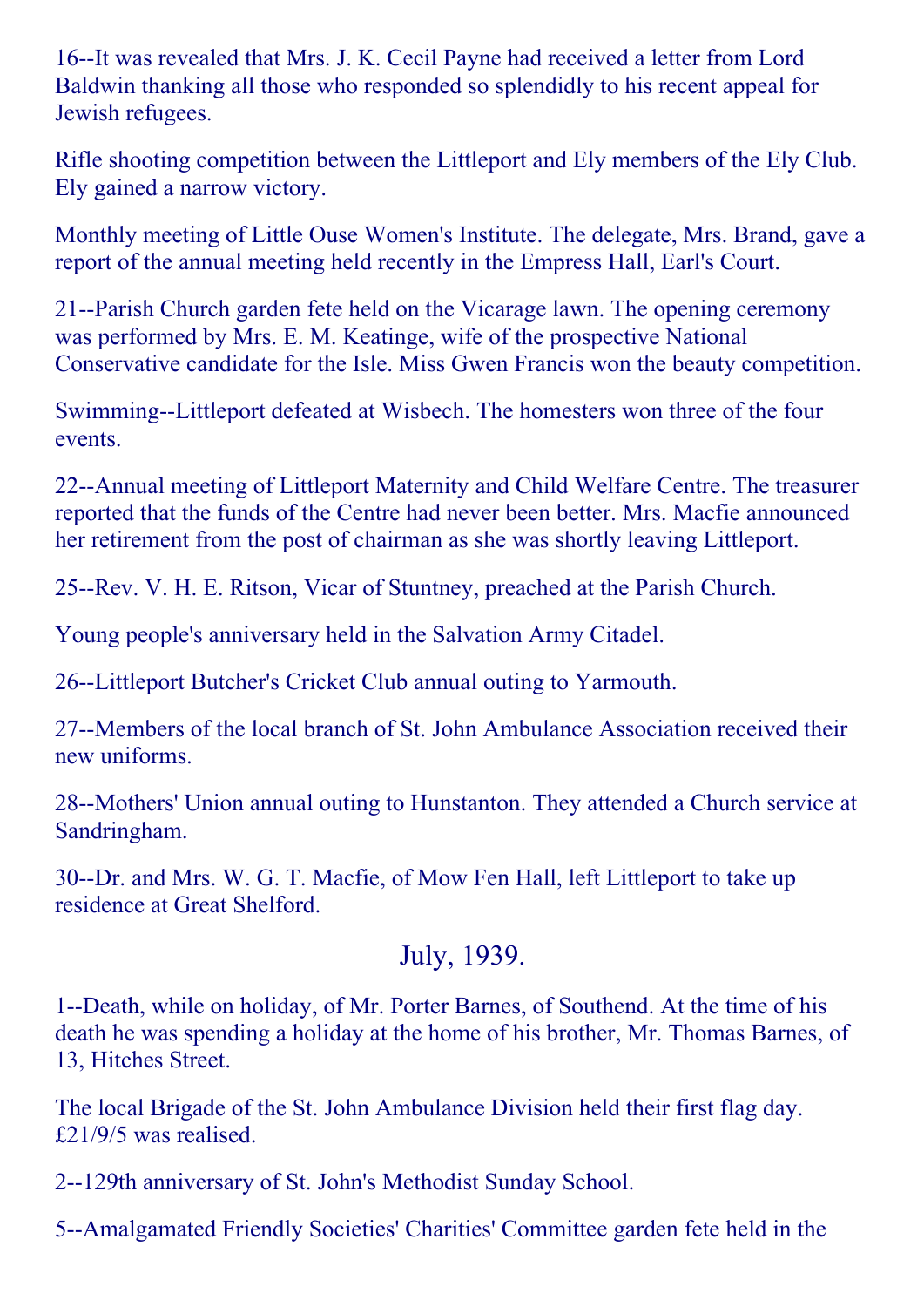grounds of the Convalescent Home. Ald. T. Peake performed the opening ceremony.

6--Visit to the Parish Church of bellringers of Christ Church, Southgate. They were accompanied by their Vicar, the Rev. G. W. Stainsby, who some twenty years ago was curate at Littleport.

7--Miss Joan Saul, pupil of Mrs. Walter Gotobed, gained a certificate for Pitman's Shorthand, Primer I.

Mr. J. C. Armiger, of High Street, won the first prize of £100 in a "News Chronicle" crossword puzzle competition.

8--Miss F. Youngs organised a daffodil day collection in the town in aid of the National Institute for the Blind, £5/3/9 was collected.

Marriage, at Sedge Fen, of Mr. Bernard Carter, youngest son of Mr. and Mrs. E. Carter, of Littleport, and Miss W. V. Fendick, of Decoy Farm.

9--Flower Service held in Parish Church.

10--Marriage, at Ely, of P.c. R. W. Armstrong, of Littleport, and Miss V. L. Cooper, of Ely.

11--Meeting of Parish Council. It was revealed that Littleport and district had narrowly escaped serious flooding on July 8th, owing to water breaking through a new bank about two miles from Denver Sluice.

Swimming--Littleport defeated March before a crowd of over 300.

12--United Sunday School outing to Hunstanton. About 650 children, parents and friends made the journey.

13--Death, at St. Audrey's Hospital, Woodbridge, Suffolk, at the age of 65, of Mr. Robert Henry Laws, formerly of Littleport.

14--Miss Mary Lester, pupil of Mrs. Walter Gotobed, gained a certificate for Pitman's Shorthand, Primer I.

Mr. J. C. Armiger won another prize in a "News Chronicle" crossword puzzle competition. He shared the first prize with nine others.

17--R. W. Cobbin, of Littleport, obtained second prize in a long distance swim through Ely, organised by the Ely Amateur Swimming Club. H. Y. Rogers, also of Littleport, was third.

18--Members of the British Legion Club made a presentation to a fellow member, Mr. G. Pettitt, to mark the occasion of his marriage.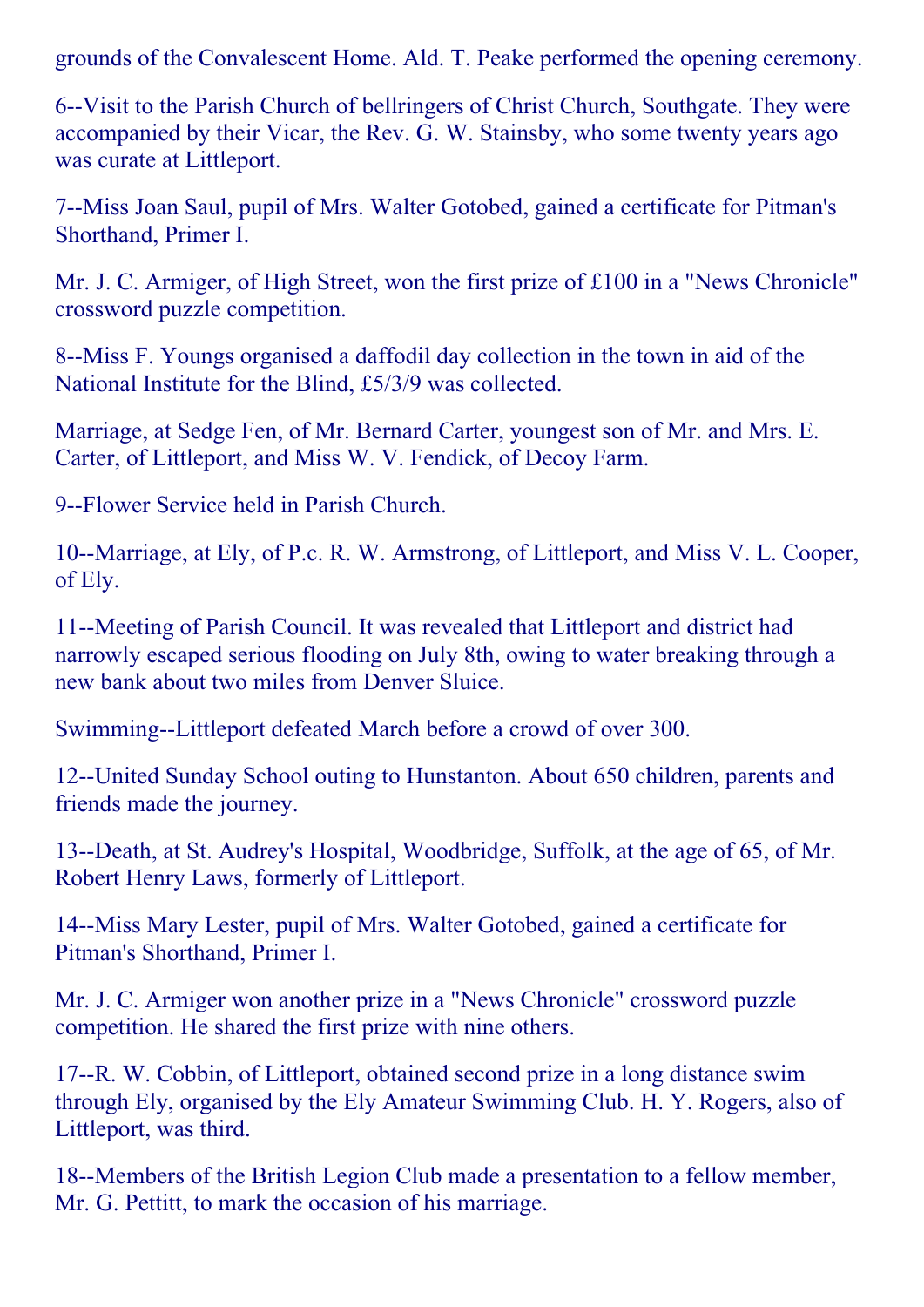Meeting of the County Education Committee. The following scholars of the Town Schools were awarded minor scholarships : Sylvia Phyllis Barber, June Lilian Bent, Hazel Mildred Fuller, Caitriona Miari Stuart Gordon, Brenda Watkins and Raymond William Spring. The secondary schools at which the scholarships are tenable are Ely High School and Soham Grammar School.

19--Littleport Swimming Club gained second place at the annual inter-club gala held at Wisbech.

21--Presentation made to the Rev. and Mrs. S. Oakley by members of the Women's Bright Hour. The Rev. and Mrs. Oakley were shortly leaving for Cambridge.

Mr. Harry Chapman, the well-known boot and shoe retailer and repairer of Globe Lane, successful in winning a cash prize of £5 in connection with a Phillips' National Window Dressing competition.

Annual meeting of Town Football Club. A balance in hand of £89 was reported.

!!! Monthly meeting of Little Ouse & Brandon Bank Women's Institute. Mrs. W. Hills gave a demonstration on the making of scones.

23--Annual Hospital Parade. £45/19/10 was collected.

26--Annual show of Littleport Horticultural  $&$  Foal Show Society. The championship medal for horses and foals was won by Mr. C. Mott, and in the horticultural section Mr. C. Haylock was awarded the cup for the most points. The Canine Society's second dog show attracted over 350 entries.

27--Mr. J. C. Payne, son of the Rev. and Mrs. Payne, sailed from Southampton to Rhodesia to take up work with the Mounted Police for three years.

Swimming Club's annual water sports. A. C. Leigh, of Cambridge, won the Challenge Cup.

28--Miss Doris Spalding, pupil of Mrs. W. Gotobed, gained a certificate for Pitman's Shorthand, Primer I.

30--Victoria Street Methodist Sunday School anniversary revived.

31--Presentations by members of the ladies' and men's sections of the local St. John Ambulance Brigade to Dr. W. G. T. Macfie, who had recently left the town.

## August, 1939.

1--Swimming-Littleport v. March. Littleport gained an easy victory.

2--Death, at his home, of the Rev. Charles Herbert Lee, B.A., Rector of Alderton-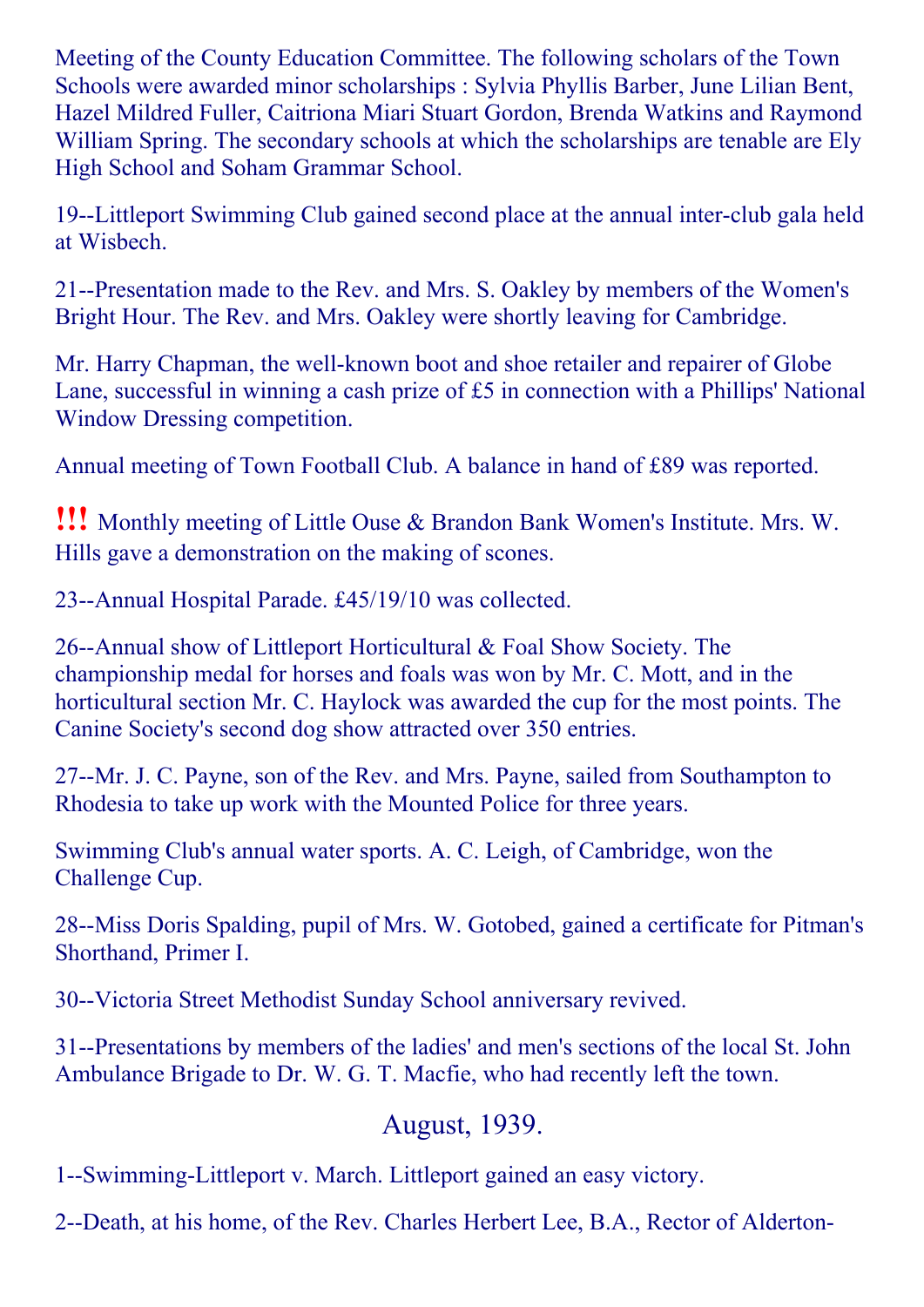with-Ramsholt, Suffolk. In the early years of his career he was an assistant master at the Town Boys' School under the late Mr. J. S. Fendick.

Little Ouse water sports. Much of the entertainment was provided by the Littleport Swimming Club.

8--Presentation by members of the local Maternity and Child Welfare Centre to Mrs. T. G. Richards (Secretary), as a mark of their appreciation of her past services.

9--Swimming--A large crowd watched the Littleport Club defeat Wisbech. Swimming Club's first children's gala. The water polo match-boys v. girls-resulted in a draw.

11--Bowls--F. Pilkington, J. W. Field, C. W. Jameson and H. Barlow selected to play for Cambridgeshire against Bedfordshire,

12--A "Geranium Day," organised by Mrs. J. W. Gill, in aid of the Isle of Ely National Institute for the Blind, yielded over £10.

15--Swimming-Largest crowd of season watched Littleport defeat King's Lynn.

16--Swimming-Ely v. Littleport. The local club gained another victory.

18--Miss Pamela Roakes, pupil of Mrs. W. Gotobed, gained a certificate for Pitman's Shorthand, Primer I.

19--Miss Irene Fisher, youngest daughter of Mrs. J. Nicholas and the late Mr. J. W. Fisher, of Wisbech Road, celebrated her 21st birthday.

22--Swimming gala for children held at the Bath, Wisbech Road. The water polo match, girls v. boys, was won by the girls, 2-1.

## September, 1939.

1--Miss Doris Spring gained a certificate for Pitman's Shorthand, Primer I.

Intense activity in Littleport to complete A.R.P. arrangements. The past week had been another of international crises. First batch of evacuees from London arrived in the town.

- **!!!** 3--Great Britain declared war on Germany.
- !!! More evacuees arrived from London. This brought the total up to 381.

**!!!** 4--The Regal and Empire Cinemas closed owing to the declaration of war.

**!!!** 4--Air-raid siren sounded its first warning of the war at about 2.45 a.m. The "all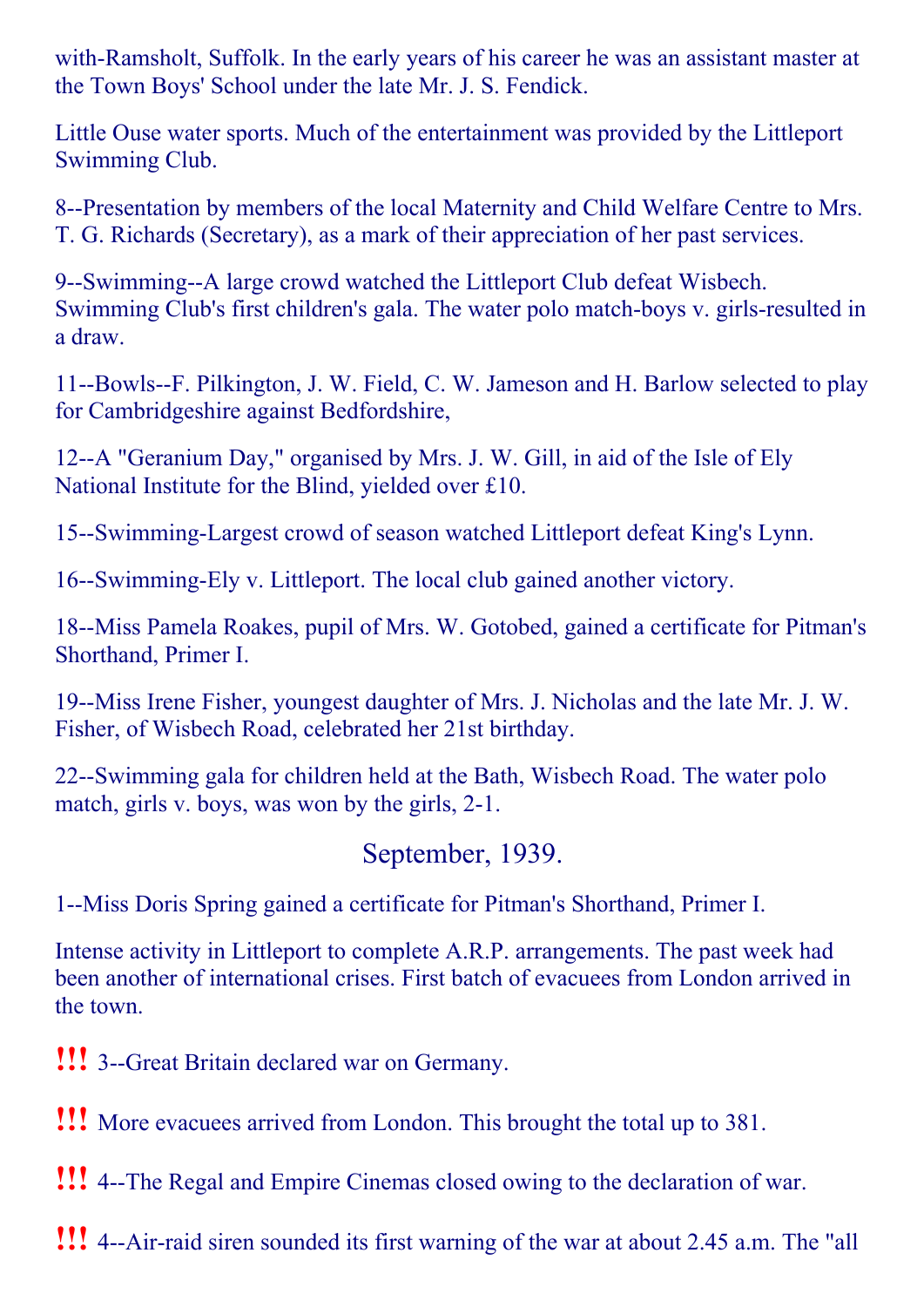clear" was given within half-an-hour.

Marriage, at St. Mary's Church, Ely, of Mr. H. E. Hinckley, formerly of Littleport, and Miss J. Turner, of Brixton.

**!!!** 6--Two air-raid warnings given within one hour, the first just before 7 a.m. and the second three-quarters-of-an-hour later. The "all clear" sounded at about 9 a.m.

9--Marriage, at Ely, of Miss Phyllis Butcher, youngest daughter of Mr. and Mrs. J. W. Butcher, of Gladstone Villas, Littleport, and Corporal Bertram R. Bell, of Ely.

**!!!** 11--Re-opening of Cinemas.

12--Quarterly meeting of Ely Methodist Circuit. A warm welcome was extended to the Rev. G. Smith, who had come to take charge of the Littleport area.

!!! 18--Opening of new British Legion Club. It cost £1,170.

## October, 1939.

1--Harvest Festival observed at Parish Church. The fruit and vegetables were sent to the R.A.F. Hospital (The Grange).

3--It was reported at a meeting of Ely Rural District Council that the cost of A.R.P. work at Littleport was about £14 per week.

4--The Amalgamated Friendly Societies' Charities' Committee allocated £65/10/0 to various charities.

Mr. E. W. Smith appointed manager of Ely Co-operative Society in succession to Mr. B. Touch. He had been manager of the Society's Littleport Branch for 24 years.

6--Marriage, at Ely, of Miss I. P. Langley, of Ely, and Mr. Robert Goodge, son of Mrs. C. Goodge, of New River Bank, and the late Mr. Goodge.

12--A motor cycle and sidecar, driven by Mr. Isaac Thompson, of New River Bank, came into collision with a motor car on the Wisbech Road. His lady passenger, Miss Amelia Youngs, of the "Three Horse Shoes" Inn, Wisbech Road, sustained fractures to both ankles. Mr. Thompson received only minor injuries.

13--Missionary talk at St. John's Methodist Church by Mr. C. T. Eddy, M.A., of Kumasi, Gold Coast, West Africa.

14--Flag day in aid of the Lord Mayor's Fund for the Red Cross and St. John Ambulance War Organisation. The local collections, organised by Mr. and Mrs. Goy, amounted to over £15.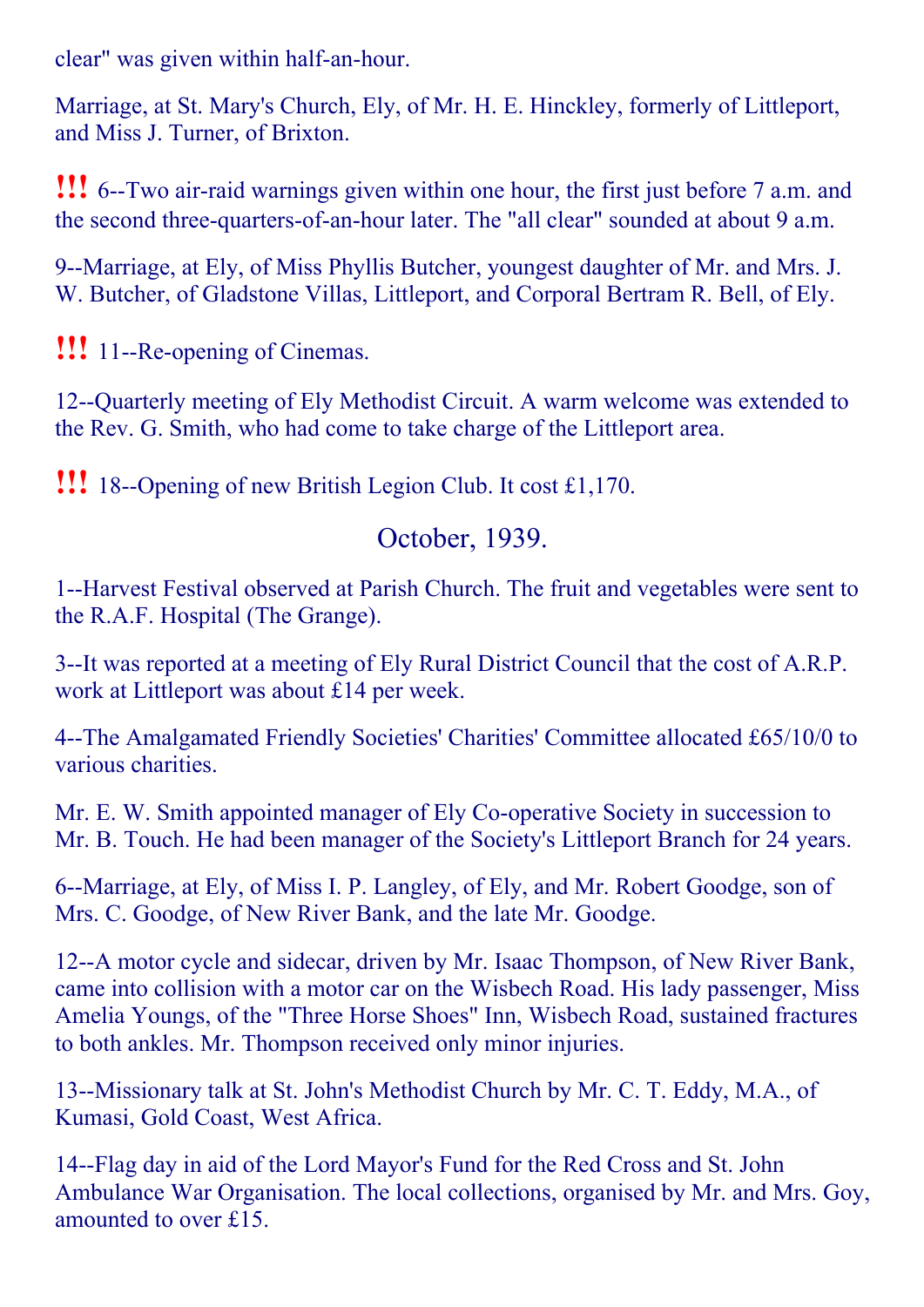15--Marriage, at Dulwich, between Mr. R. F. Linklater, of Wimblington, Kent, and Miss Elsie Winifred Smith, younger daughter of Mr. and Mrs. F. L. Smith, of Dulwich, formerly of Hope House, Littleport.

16--Marriage, at Ely, of Miss Annie Porter, of Friars Place, Littleport, to Mr. E. E. Clift, of Dairy Houses.

21--Marriage, at Bury St. Edmund's, of Miss Mary Ballantine, of Chevington Lodge, Bury St. Edmunds, and Mr. Robert E. Gooby, son of Mr. and Mrs. H. E. Gooby, of Lynn Road.

25--Half-yearly meeting of the Littleport  $&$  Downham Drainage Com-missioners marked the completion of fifty years as clerk by Mr, Heber G. Martin.

27--It was revealed that Seaman Horace J. Martin, son of Mr. and Mrs E- Martin, of Burnt Fen, lost his life when H.M.S Royal Oak was sunk by a German submarine.

28--Marriage at Forest Hill, London, of Miss Vivienne Hayward of Forest Hill and Mr. R. J. Kennedy, son of Mr. and Mrs W Kennedy, of The Herons, Church Lane, and formerly of the Convalescent Home.

29--Mr. and Mrs. Benton Peckett, of the "Plough" Inn, celebrated their golden wedding. Cottenham Salvation Army Band visited Littleport.

#### November, 1939.

4--Marriage, at St. Mary's Church, Ely, of Mr. C. W. E. Mackender, eldest son of Mr. and Mrs. C. Mackender, of Victoria Street, and Miss J. J. Crick, of Ely.

Marriage, at Cambridge, of Miss Kathleen Rutterford, youngest daughter of Mr. and Mrs. I. Rutterford, of the " Brickmaker's Arms," and Leading Aircraftsman F. Holbrook, of Newport, Monmouthshire.

7--Mr. A., V. Watkins, of Parson's Lane, fell through an asbestos roof at Ely Beet Factory. He sustained a broken thigh.

8--Presentation by members of the staff of Littleport Co-operative Stores to Mr. E. W. Smith, who had recently been appointed manager of the Ely Society.

10--Ladies' working party formed in connection with St. John's Methodist Church to make articles for the R.A.F. Hospital.

It was revealed that Miss Elsie M. Goodge, youngest daughter of the late Mr. and Mrs. Wilson Goodge, of Rack Fen, was recently married at Edinburgh to Mr. G. J. Davey, of London.

Staff and employees of the Littleport Gas Co. made a presentation to Mr. W. Porter, former works foreman, to mark the occasion of his retirement after 30 years' service